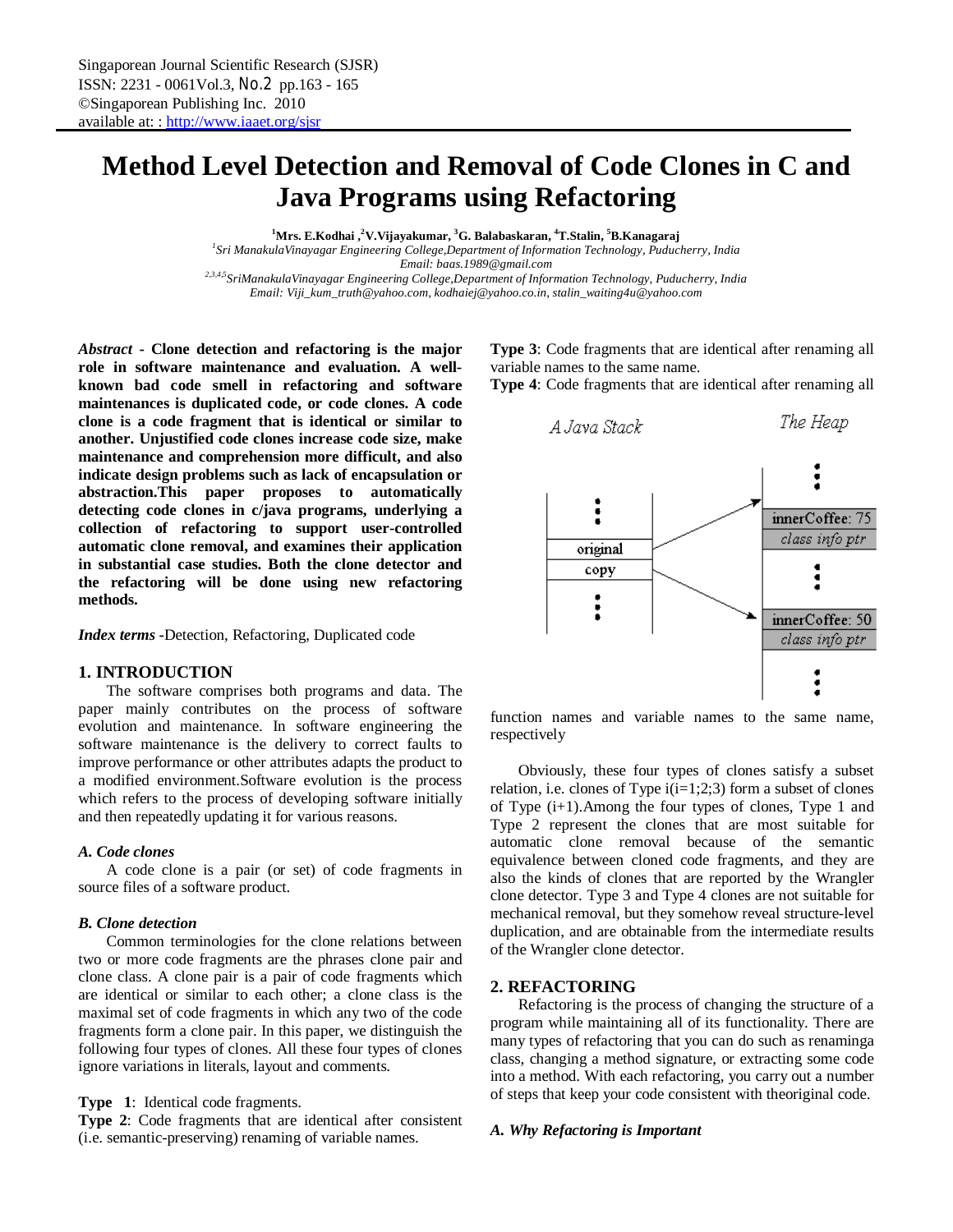When refactoring by hand, it is easy to introduce errors into your code such as spelling mistakes or missing a step in the refactoring. To prevent and quickly fix these errors, thorough testing should be performed before and after each refactor. You may wonder if refactoring is worth going through all this.

There are several reasons why refactoring should be used. You may want to update a program that is poorly coded. Perhaps none of the original design team is present and no one on the current design team understands the code. In order to update it, you will have to redesign and restructure the program to fit what you want it to do. Another reason is that you may want to add a feature that the original design cannot accommodate. In order to add it, you will have to restructure the code. The third reason is that an automatic refactoring tool, such as the refactoring in Eclipse, can generate code for you.

By using refactoring, you can easily change the structure of a program to what makes logical sense while rewriting code as little as possible and still keeping its functionality. If refactoring is used on a regular basis to constantly keep a good structure, less time will be needed to fix any bugs and it will be easy to add new code to the design.

#### *B. Types of Refactoring*

The first type contains refactoring that change the physical structure of the code and classes such as Rename and Move. The second type contains refactoring that change the code structure on a class level such as Pull Up and Push Down. The third type contains refactoring that change the code within a class such as Extract Method and Encapsulate Field. The sections and their refactoring are shown below.

#### *Type 1 – Physical Structure*

- Rename
- Move
- Change Method Signature
- Convert Anonymous Class to Nested
- Convert Nested Type to Top Level (Eclipse 2 only)
- Move Member Type to New File (Eclipse 3 only)

## *Type 2 – Class Level Structure*

- Push Down
- Pull Up
- Extract Interface
- Generalize Type (Eclipse 3 only)
- User Supertype Where Possible

#### *Type 3 – Structure inside a Class*

- Inline
- Extract Method
- Extract Local Variable
- Extract Constant
- Introduce Parameter (Eclipse 3 only)
- Introduce Factory (Eclipse 3 only)
- Encapsulate Field

# **3. APPROACH**

*Published: Singaporean Publishing*

#### *A. Detecting Functions*

For detecting functions in the source file the following information is need. They are beginning and end of the body, beginning of the declaration. The two important things which is necessary to calculate the similarity between the functions are as follows,

- Compare function signatures
- Name of the function

The generation of the name of the function is impossible because the conditional compilation may change the location of a function depending on compile-time switches.

The first approach in this paper is to detect the possible clones in the source file and preserve it for future use. For detecting the clones first have to detect all the possible functions by using the necessary functions. For detecting the functions the transform code is converted into the preprocessed form. After that organize the code and extract that organized code. After extracting the code the code is split led into the number of tokens for comparing and detecting the similarity.



# **4. CLONE ELIMINATION**

After detecting functions or method in c/java programs, to evaluate clone elimination by means of refactoring, we underwent the process of removing the clones.

In this system, we are taking the methods.

- The methods are:
	- Rename method.